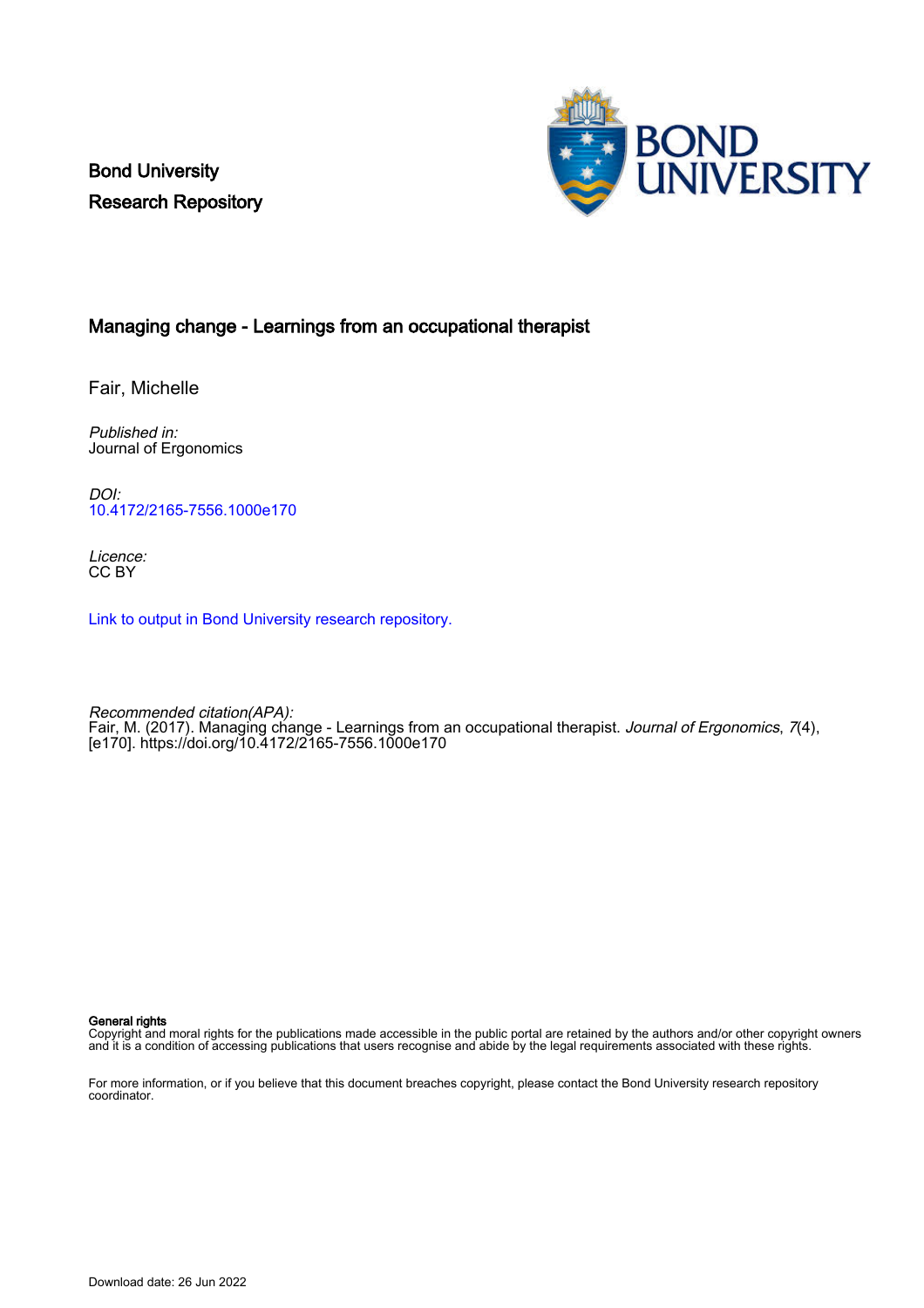

# Managing Change – Learnings from an Occupational Therapist

#### **Michelle Fair**\*

*Department of Occupational Therapy, Bond University, Gold Coast, Queensland, Australia*

\***Corresponding author:** Michelle Fair, Department of Occupational Therapy, Faculty of Health Sciences and Medicine, Bond University, Gold Coast, Queensland, Australia, Tel: 0487000260; E-mail: michelle@absolutehealthservice.com.au

**Received date:** July 21, 2017; **Accepted date:** July 26, 2017; **Publish date:** July 31, 2017

**Copyright:** © 2017 Fair M. This is an open-access article distributed under the terms of the Creative Commons Attribution License, which permits unrestricted use, distribution, and reproduction in any medium, provided the original author and source are credited.

#### **Abstract**

Change seems inevitable in our current world of work. Whether it is workforce restructuring, new products and services, changes to ICT, a change in leadership, new customers and staff, varied supply chains, a change in equipment used, new locations where work is performed - the change is endless. As an Occupational Therapist I have seen the impact on workers and the organisation when change is managed poorly. It can lead to an absence from work, psychological and physical injury or illness, poor workplace dynamics, reduced workplace productivity, an increase in worker and customer complaints, and the lodgement of workers' compensation claims. The following is a summary of what I see as the key features of successfully managing a change initiative. When change isn't managed well, unfortunately the impact on workers and the organisation can be significant.

## **Consultation**

Consultation needs to be engaging of the relevant stakeholders. Delivering one way communication to people is not consultation. We know that by engaging people, seeking their input, clarifying issues, and problem solving together, is the best way to gain commitment and buy-in [1]. We must consider both internal and external stakeholders in this consultation, and ensure that those persons affected by the change, are engaged in the consultation phase [1]. This doesn't mean every worker must be individually consulted, however there needs to be authentic and inclusive consultation processes across the range of stakeholders.

## **Prevention**

Quality and relevant risk assessments must be completed prior to the change initiative occurring. This includes looking at strategic risk, business risk, and the project risk. Within these risks will be consideration of the workplace health and safety risks. At a basic level, we need to ensure we analyse the risks, update the risk register, mitigate any identified risks, monitor risks, and ensure we communicate widely to all relevant parties [2].

Organisations are founded on a basis of social psychology, and a failure to recognise this is likely to result in failed attempts at implementing successful change initiatives [3]. We need to consider people, and plan for strategies over time. Simply trying to institute change on to people will result in failure. To prevent this occurring, establishing a healthy organisation puts us in good stead to then work with our workforce when implementing change initiatives. Furthermore, having healthy workers means they are better prepared to deal with the stressors associated with change [4]. This is also linked with creating effective teams - people working with people. Effective teams are paramount in successful organisational change [5]. When talking 'effective teams', there is a strong connection between culture, leadership styles and individual worker behaviours. Ultimately, there is a social-psychology basis to preventing change initiatives from failing.

## **Early Response**

Managers and supervisors need to be trained and skilled in identifying the early warning signs of resistance to change. Following this, they then must do something about it. This may include working with the individual to clarify the purpose of change, the benefits of change, answer any questions they have, problem solve any issues they have, and possibly refer them to other support services who can provide assistance through the change process. It is important for people to remember that not everyone responds the same way to a change initiative. Keeping in mind the five factors that are likely to influence an individual's response to change can be of benefit [6]:

- The nature of the change.
- The consequences of the change.
- The organisational history.
- The type of individual.
- The individual's history.

Using a model such as ADKAR may also assist in determining people's level of engagement [7]. This, along with pulse surveys and interviews, will help to capture relevant information so leaders and managers can respond early if barriers arise.

## **Communication**

Effective, timely, and transparent communication is necessary to build trust, rapport and a willing coalition. It is also imperative to support workers who are away from the workplace (e.g. on sick leave, return to work programs, maternity leave etc.) as they too need to be part of the change process. Basically, we need the right style of communication, the right frequency, a variety of methods, and we need to deliver this to the right people [1]. Without this, a change management initiative is likely to fail.

## **Leadership**

Understanding the workplace culture and creating a positive culture are imperative for business success. Leaders within the organisation